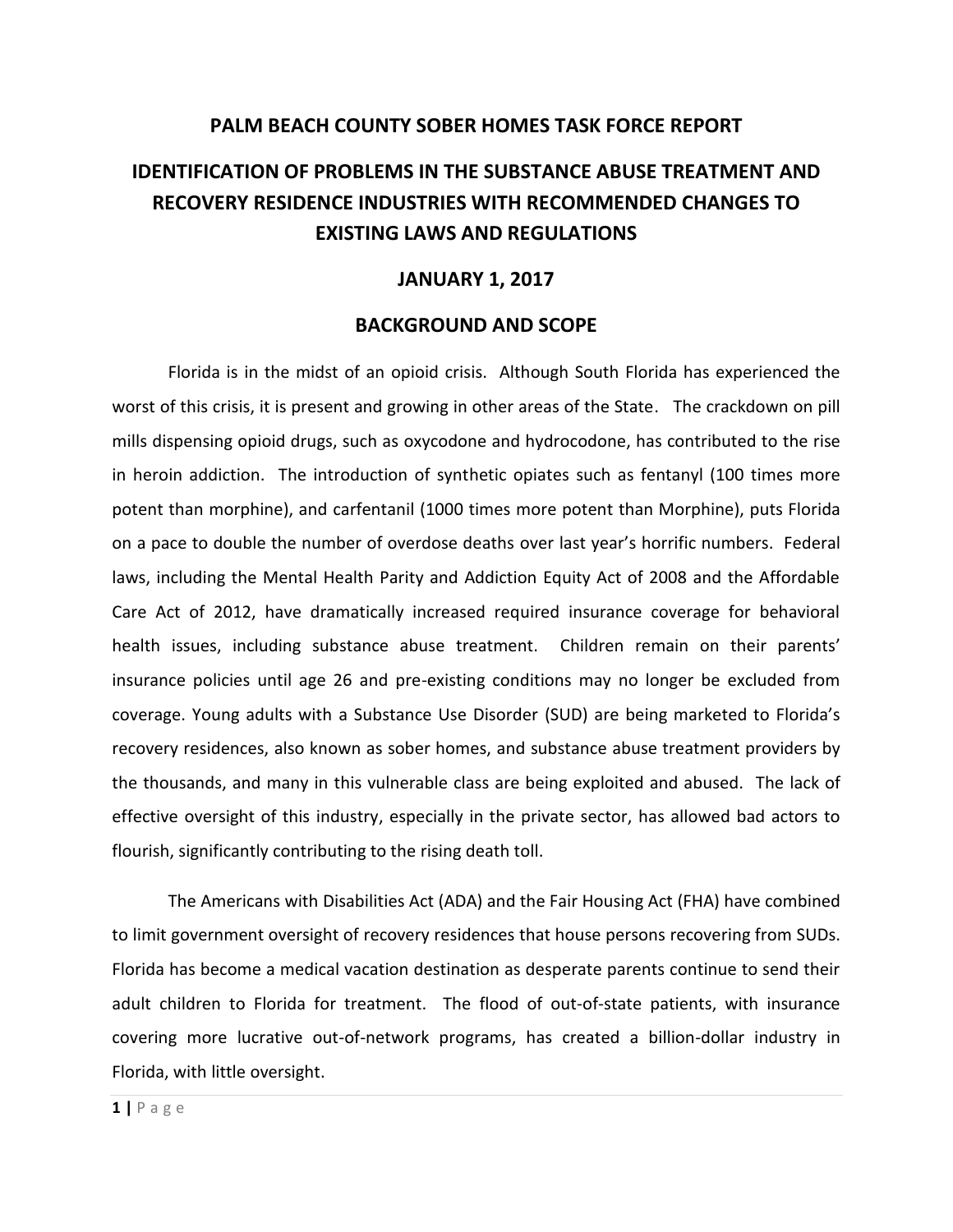Recognizing the problem, the Florida Legislature asked Dave Aronberg, State Attorney for the 15<sup>th</sup> Judicial Circuit, to form a Task Force to study the issue and recommend changes to Florida law and administrative rules to combat this crisis. Mr. Aronberg established three groups. First, a Law Enforcement Task Force to investigate and arrest the rogue players in the treatment and recovery residence industries, using current laws. These coordinated law enforcement efforts have also helped to identify the strengths and weaknesses of existing criminal laws. Second, a Proviso Task Force, including members of organizations named in the legislative proviso, was created to study the issues and make specific recommendations for positive change through legislation and regulatory enhancements. Lastly, a third, larger and more inclusive group, was created from a broad-based combination of industry representatives, public officials, private organizations and individuals to further study the problem and recommend solutions. The following report reflects the findings of the study and contains a number of recommendations endorsed by the two Task Force groups. The recommendations in this report reflect the overwhelming consensus of the groups although there was not unanimous agreement on all recommendations outlined in the report.

The economic environment of substance abuse treatment in Florida, primarily in the private sector, creates the opportunity for abuse: overbilling for services, most notably confirmatory and quantitative urinalysis testing (UA); marketing abuses; patient brokering; unregulated "flophouses" masquerading as sober homes and a system that encourages relapse. There is an incentive for marketers to refer patients to an out-of-network program, resulting in more referrals of out-of-state patients to providers in Florida. Out-of-network providers are generally not bound by contract to a set fee schedule for services. Thus, there is an economic incentive for providers who are not bound by pre-set charges to treat out-of-network patients. In a recent Optum report, it was estimated that insurance company reimbursement for out-ofnetwork drug treatment was, on average, three times the amount paid for the same in-network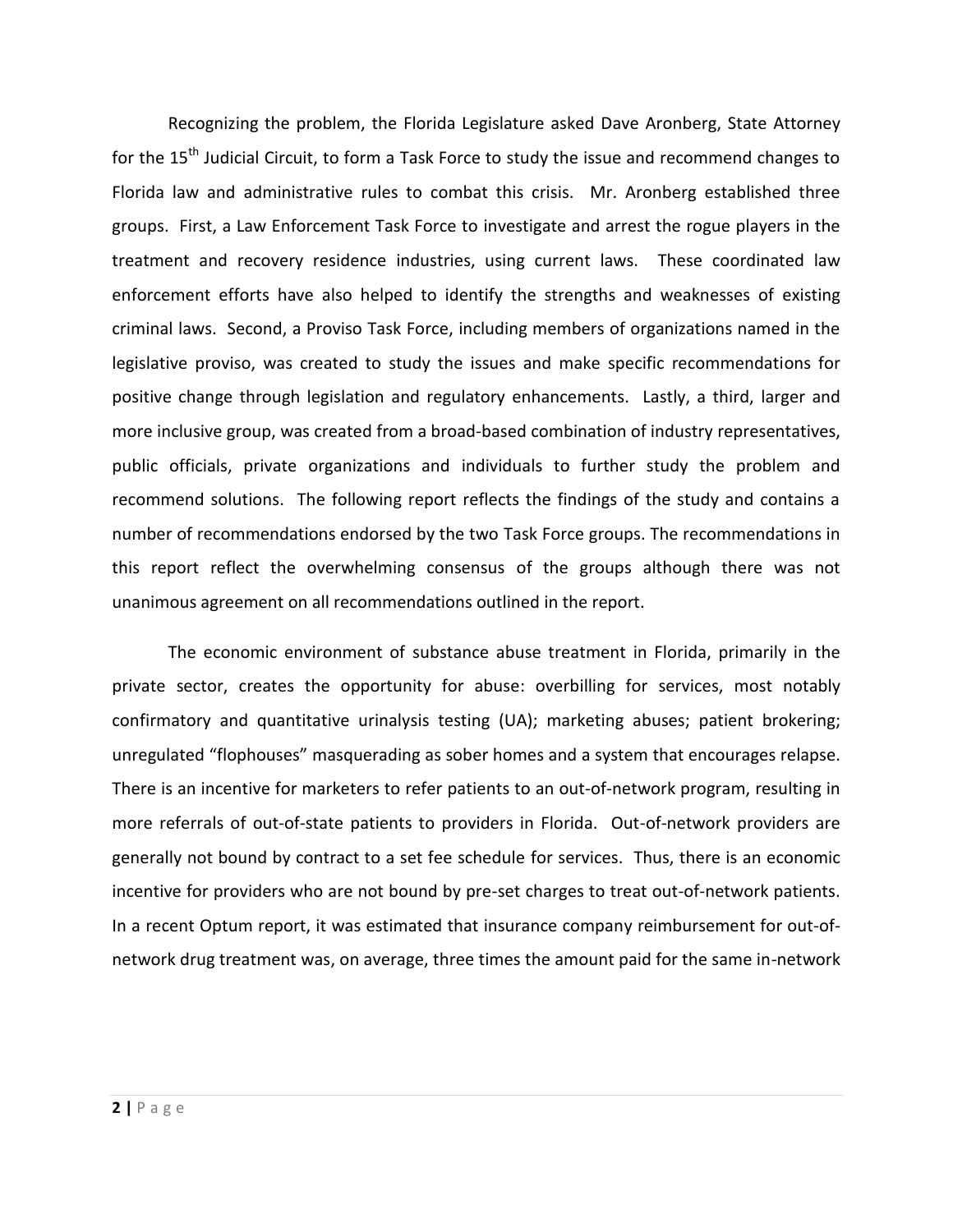services.<sup>1</sup> That same study showed that 75% of private sector patients actively being treated in Florida are from out-of-state.

There are a number of causes contributing to the explosive expansion of this tragic opioid epidemic. A Florida Department of Law Enforcement study in conjunction with the Medical Examiners Commission, released in September 2016, aptly shows that this is not solely a Palm Beach County, or South Florida crisis. Statewide, in 2015, heroin caused 733 deaths, $^2$ fentanyl, 705, oxycodone, 565, and hydrocodone, 236. Deaths caused by heroin increased by 79.7 percent, and fentanyl by 77.6 percent statewide when compared with 2014. Total deaths in 2015 with morphine detected, 1,483; fentanyl detected, 911; heroin, 779. $^3$  All indications are that the statewide death toll for 2016 will be significantly higher. According to the Palm Beach County Medical Examiner's Office, there have been 377 opiate overdose deaths in Palm Beach County alone through September 2016.

In addition to the terrible cost in human life, there are public costs, including the psychological toll on our community of first responders. Through October 24, 2016, Palm Beach County Fire Rescue (PBCFR) reported over 3,000 overdose responses, with more than 1 in 10 resulting in death. Police and Fire departments have routinely engaged mental health professionals to assist first responders in dealing with the crisis. The cost of an average PBCFR "run" is between \$1,000 and \$1,500. Ten years ago, the average dose of Narcan required to reverse an overdose was .5 mg. Today, it is not uncommon for first responders to administer 10 mg. due to the higher potency of fentanyl and carfentanil.

 $\overline{a}$ 

<sup>1</sup> Optum; *Young Adults and the Behavioral Health System*.

<sup>2</sup> *Drugs Identified in Deceased Persons by Florida Medical Examiners*, 2015 Annual Report, FDLE (September 2016) (for counties with over twenty cases detected with heroin alone, Palm Beach County (165), Orlando (108), Ft. Lauderdale (80), Ft. Myers (43), Sarasota (68), Jacksonville (45), Pensacola (28), Miami (92), Tampa (35), Daytona Beach (20)).

<sup>&</sup>lt;sup>3</sup> Drugs Identified in Deceased Persons by Florida Medical Examiners, 2015 Annual Report, FDLE (September 2016).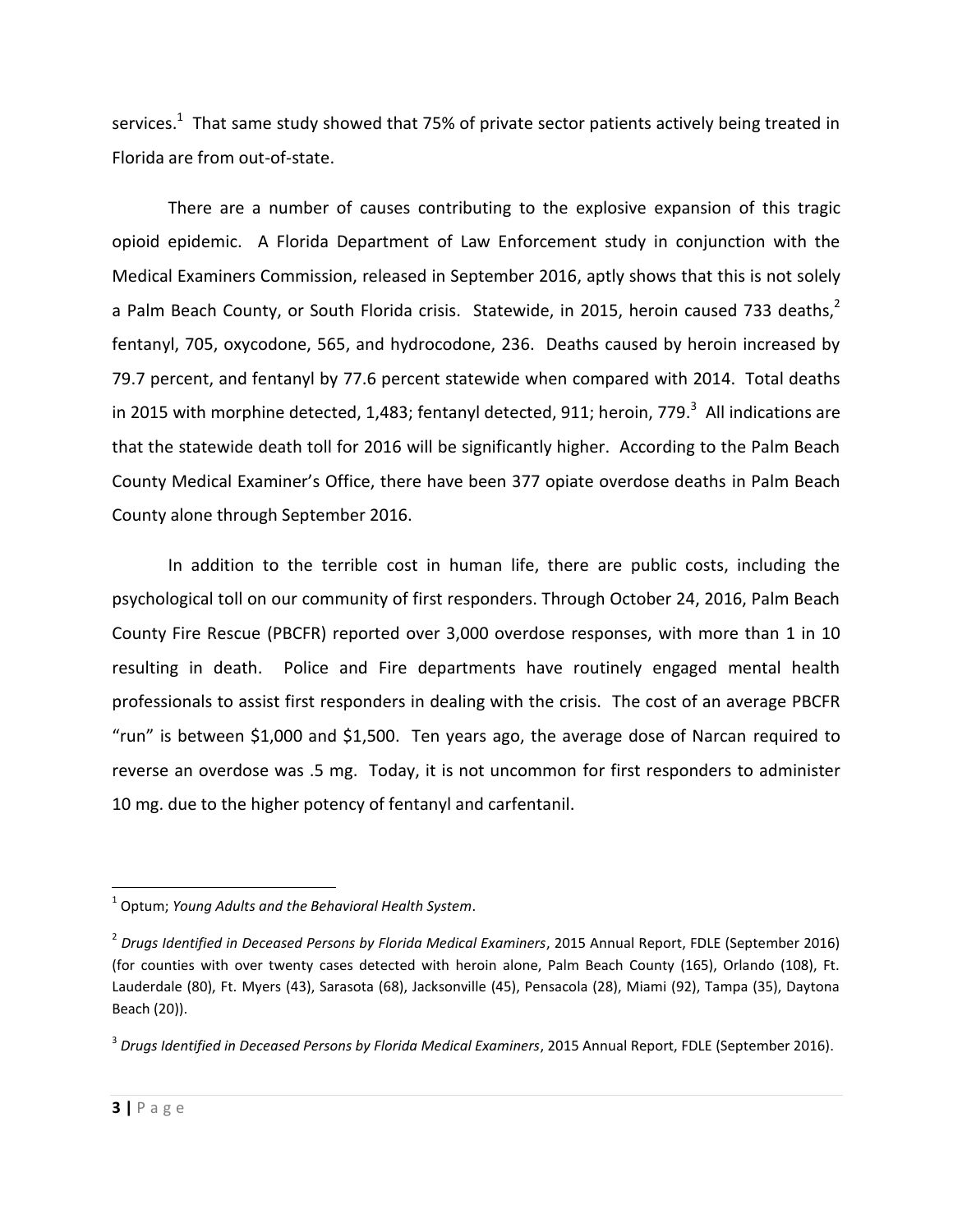#### **SUMMARY**

The Legislature needs to recognize that the substance abuse treatment industry is a part of the healthcare system. Currently, there is little oversight of the industry,<sup>4</sup> other than licensing as a right, unlike other areas of healthcare licensed and regulated by the Department of Health (DOH) and Agency for Health Care Administration (AHCA).<sup>5</sup> Recovery residences, connected to treatment providers by commerce, housing vulnerable patients engaged in intensive outpatient treatment, currently are not regulated at all. All too often, the result is the warehousing of patients in unlicensed, unregulated, substandard housing that encourages anything but sobriety. It is imperative that the Department of Children and Families (DCF) be given the mandate and resources to effectively oversee both treatment providers and recovery residences connected through commerce to the providers. Sober housing for patients involved in intensive outpatient treatment is akin to Adult Family Care Facilities (AFC) in that these homes also house disabled individuals that require care and assistance. Increased oversight of this billion-dollar industry can be financed primarily through reasonable licensing fees and other fees for service. By allowing the industry to fund regulation through reasonable fees, to provide for DCF services and FARR certification for commerce-related recovery residences, it will become much more difficult for bad actors to thrive.

Marketing is another unregulated area that contributes to this crisis. No marketing norms or standards exist within the industry. Marketers and admissions personnel are not required to obtain licensing or certification. There is no minimum education, training or experience required. Some marketers create an online presence whereby potential patients and their families are willfully mislead and misdirected by unqualified individuals who offer

 $4$  It is important to note that a different level of oversight exists between the private treatment system and the publically funded system. Providers publically funded by DCF through a contract with a Managing Entity have annual program reviews, are required to have a consumer complaint system, have contract obligations related to quality of care, and are actively investigated if misrepresentation or fraud is indicated.

 $^5$  § 429.01(3), Fla. Stat. (2016) ("the principle that a license issued under this part is a public trust and a privilege and is not an entitlement . . . .").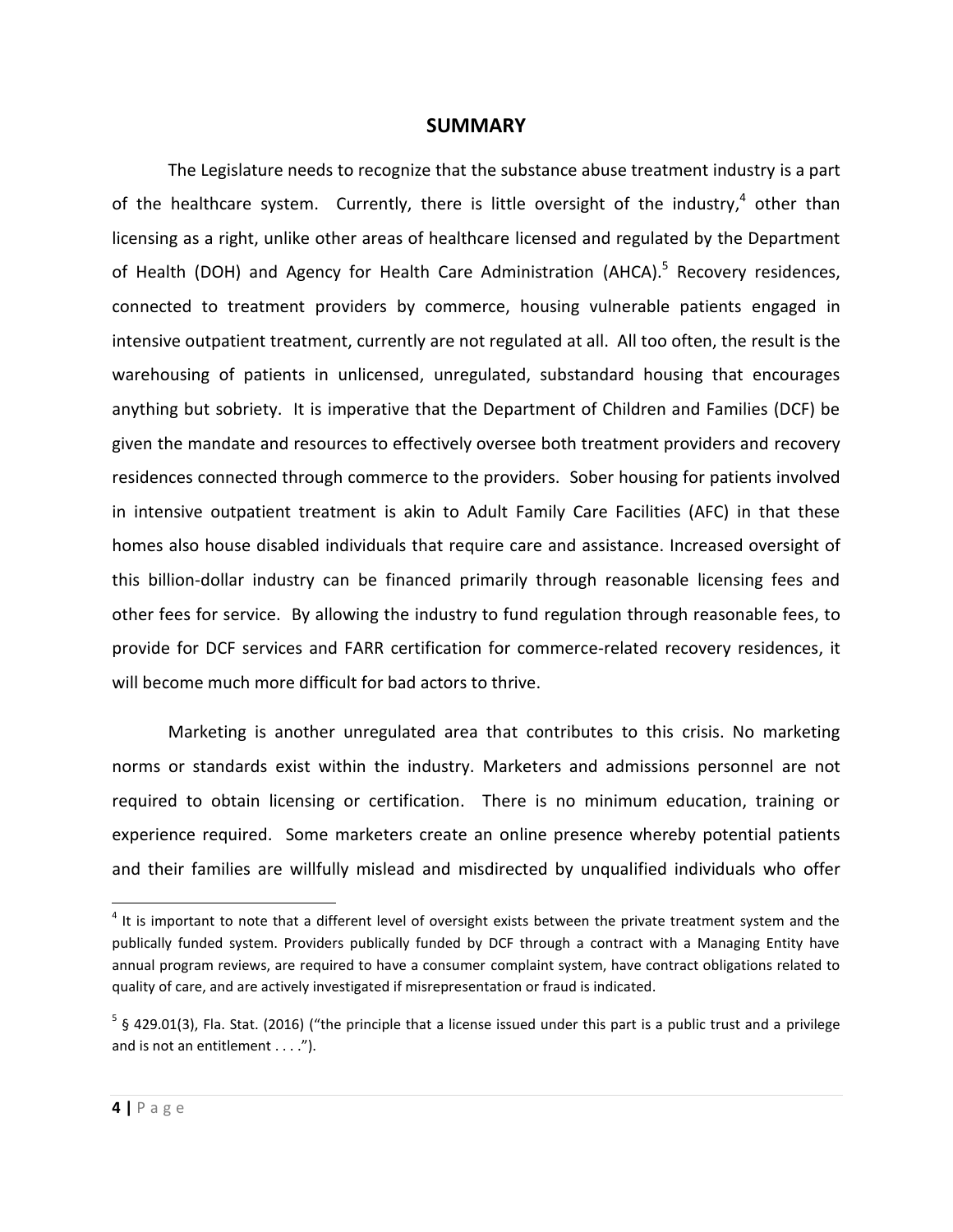diagnoses and placement recommendations. Often the result of these "lead generators" is a referral to a provider in Florida. In many cases, the referral is to a treatment center or recovery residence in Florida that is not the original destination requested or sought by the caller. To protect the vulnerable consumer, minimum marketing standards need to be developed by DCF, including education, training, licensing and certification by the Florida Certification Board (FCB). In addition, an ethics in marketing statute would be helpful to provide guidance in this area of the industry. Lastly, knowing, intentional and material misrepresentations should be criminalized.

While this crisis cannot be eliminated through criminal investigation and prosecution alone, law enforcement requires more effective tools than are currently available. The Task Force has attached several specific recommendations: greater penalties and other enhancements to the patient brokering statute; enactment of a fraud statute specific to intentional and knowing material misrepresentations by marketers; requirement that any recovery residence referral, either to or from a provider, be by or to a recovery residence that is certified by a credentialing entity (currently FARR) and managed by a certified recovery residence administrator (currently FCB).

To allow for a more efficient and effective response to criminal wrongdoing within the treatment and recovery residence industries, funding should be made available for training local law enforcement agencies and prosecutors to more effectively navigate privacy concerns, while investigating and prosecuting persons or entities who engage in patient brokering and other fraudulent activities. Additionally, the jurisdiction of the Attorney General's Office of Statewide Prosecution should be expanded to add patient brokering to the list of prosecutable crimes as well as inclusion on the predicate list for the purpose of Racketeering (RICO) prosecution. Lastly, investigating cases involving behavioral health<sup>6</sup> is extremely difficult. Florida privacy laws requiring prior notice of disclosure of records should adopt the same

 $\overline{a}$ 

<sup>6</sup> § 397.501(7)(a)5, Fla. Stat. (2016); 42 U.S.C. § 290dd-2(b)(C)(disclosure of records), 42 C.F.R. § 2.17(a) and 42 C.F.R. § 2.67 (undercover operations).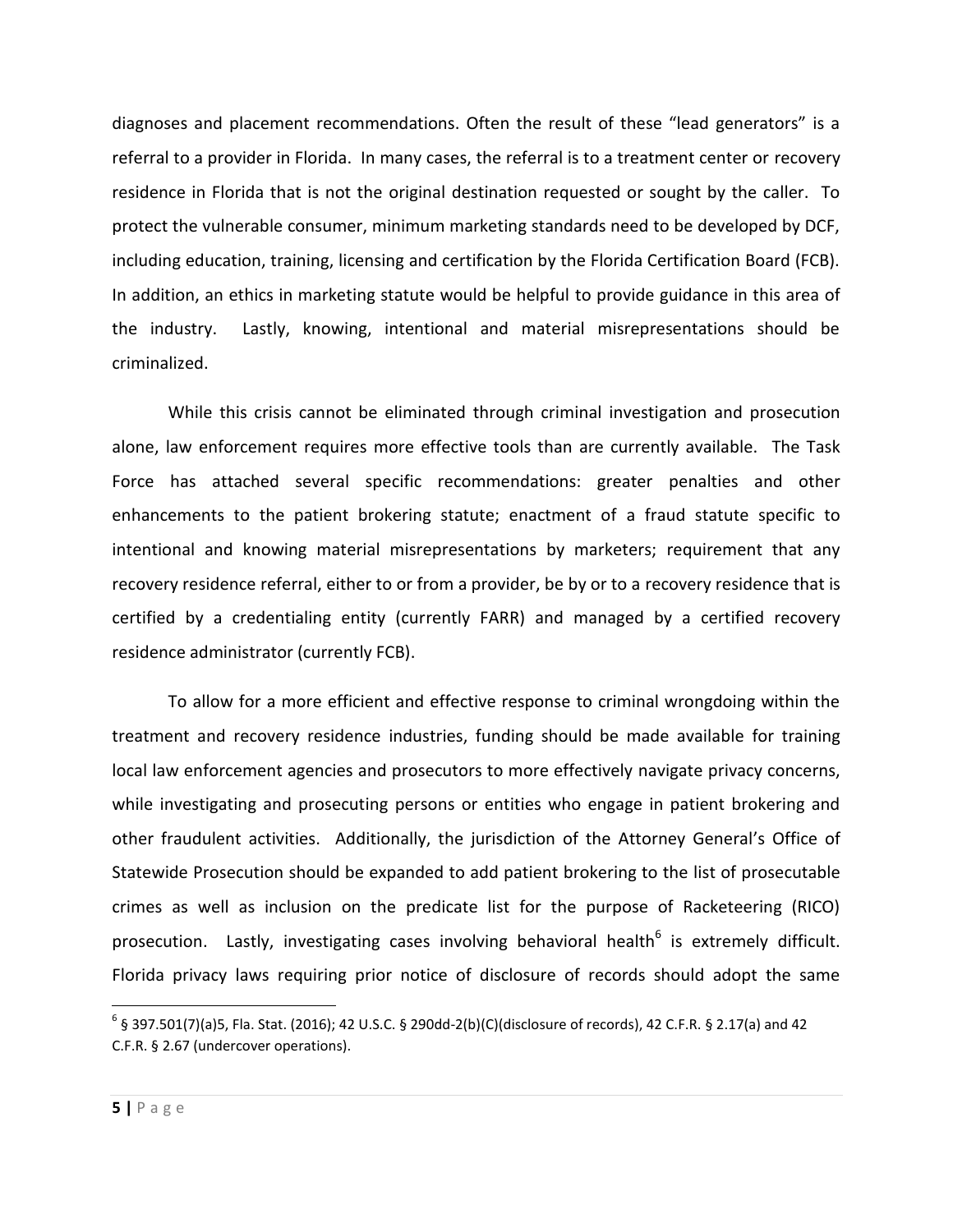federal exception for ongoing investigations, allowing patient notice to be given after an investigation, but before records are released to the public.

For purposes of this report, the Task Force has determined that there is a vast difference between a classic recovery residence and a commercial recovery residence. A classic recovery residence or sober home is a grouping of like-minded individuals who choose to live together in a sober environment. In most cases, the residents are all signatories of any lease agreement. In this regard, a recovery residence generally does not house persons who require intensive outpatient treatment or higher level of care. More importantly, a recovery residence, in this context, does not have an ongoing economic relationship with a treatment provider.

When referring to a commercial recovery residence, the Task Force is limiting the discussion and its legislative and regulatory recommendations to those commercial residences that are owned or operated either by a treatment provider or another third party, are engaged in commerce with a treatment provider, and house a vulnerable class of recovering addicts attending intensive outpatient programs. This is an important distinction. All recovery residences, as a grouping of disabled persons choosing to live a sober lifestyle together as a group, are protected by federal law from discrimination. However, the commerce between commercial recovery residences and treatment providers can and should be regulated. Commercial recovery residences, engaged in commerce with treatment providers, require regulation, not for the purpose of limiting or restricting them, but rather to protect this vulnerable class of disabled persons from exploitation and abuse. For the remainder of this report, the Task Force will be identifying statutory clarifications and enhancements to existing law as they pertain to treatment providers and commercial recovery residences only.

A number of specific written statutory recommendations are attached to this report. There are other important issues, including fundamental changes to DCF's role in cleaning up the industry, that have not been reduced to specific written statutory language. We urge the Legislature to develop and enact legislation in keeping with the recommendations of the Task Force. Most significantly, the Legislature must create a statutory structure that adequately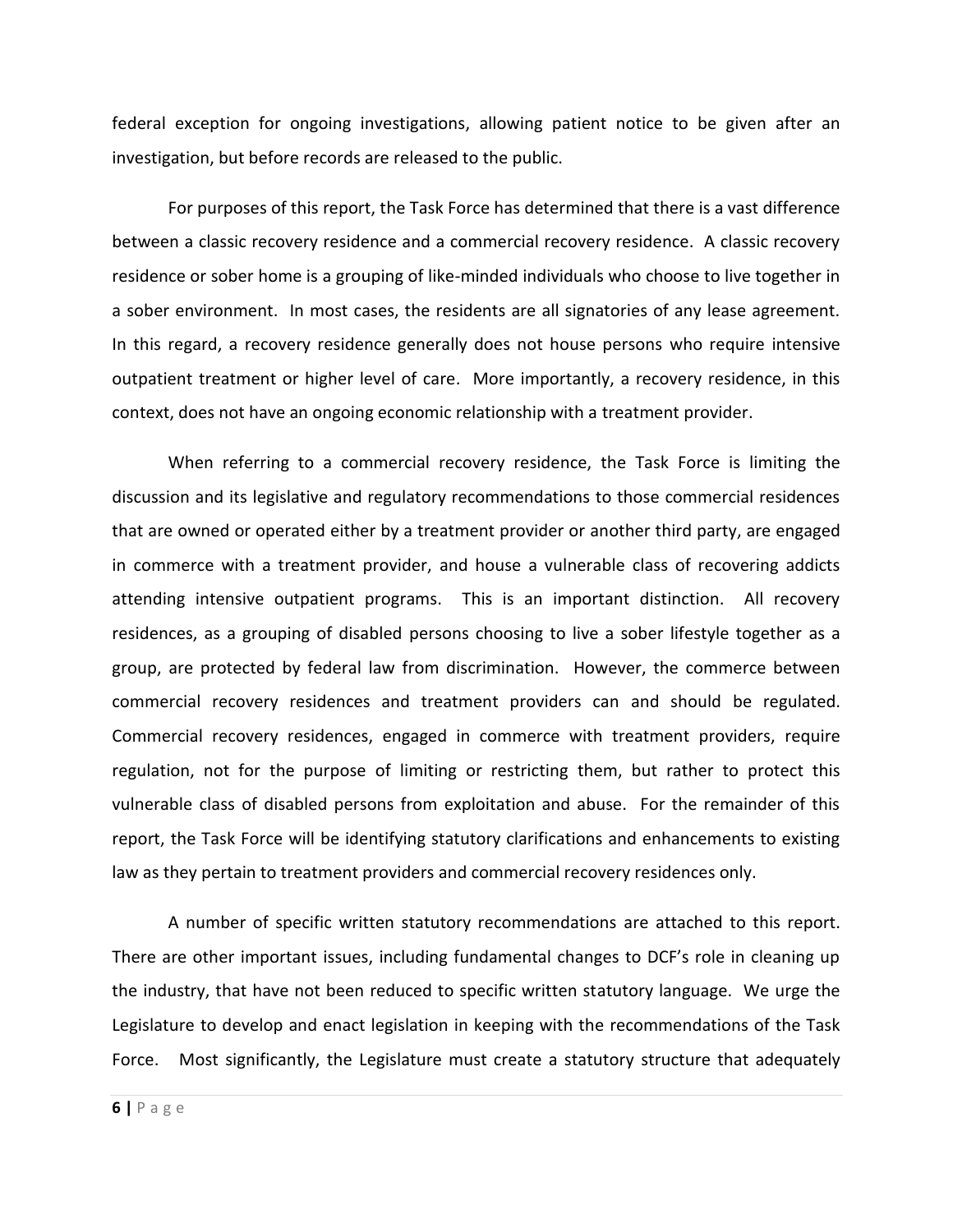funds DCF, funds a credentialing entity for commercial recovery residences (currently FARR), and gives DCF the authority to effectively regulate and license these businesses.

We acknowledge and applaud the recent Palm Beach County Grand Jury Presentment on these issues. Many of the recommendations published in the Presentment are adopted by this Task Force. The Presentment is attached to this report. (Attachment #1).

# **IDENTIFICATION OF ABUSES IN THE INDUSTRY AND RECOMMENDED SOLUTIONS THE ROLE OF DCF**

As of August 31, 2016, there were a total of 931 substance abuse treatment providers licensed in Florida, holding 3,417 separate component (program) licenses.<sup>7</sup> The Southeast Region (Palm Beach, Broward and the Treasure Coast had 321 licensed providers, (34% of providers) holding 1307 component licenses (38% of all licenses). From April-July, 2016, the Southeast Region alone received 241 Provider Application Packets for the licensure of 606 program components (63 from new providers). The DCF Southeast Region Office of Substance Abuse and Mental Health currently has 9 licensing specialists. The total number of licensing specialists in the 6 DCF state regions combined is 25. Licensing specialists also have the duty and obligation to perform any monitoring of programs in addition to processing licenses and license renewals. Experience shows that DCF rarely moves to revoke the license of a treatment provider. The lack of resources and statutory limitations have undermined DCF's ability to monitor treatment providers. For example, unlike AHCA or the Managing Entity, which oversees state funded providers under contract, DCF personnel do not have the ability or resources to make unannounced auditing visits. Additional staff and authority would allow the Department to be more effective when investigating complaints and enforcing laws against a problem provider.

 $^7$  Information provided by DCF to the Palm Beach County Recovery Residences Task Force.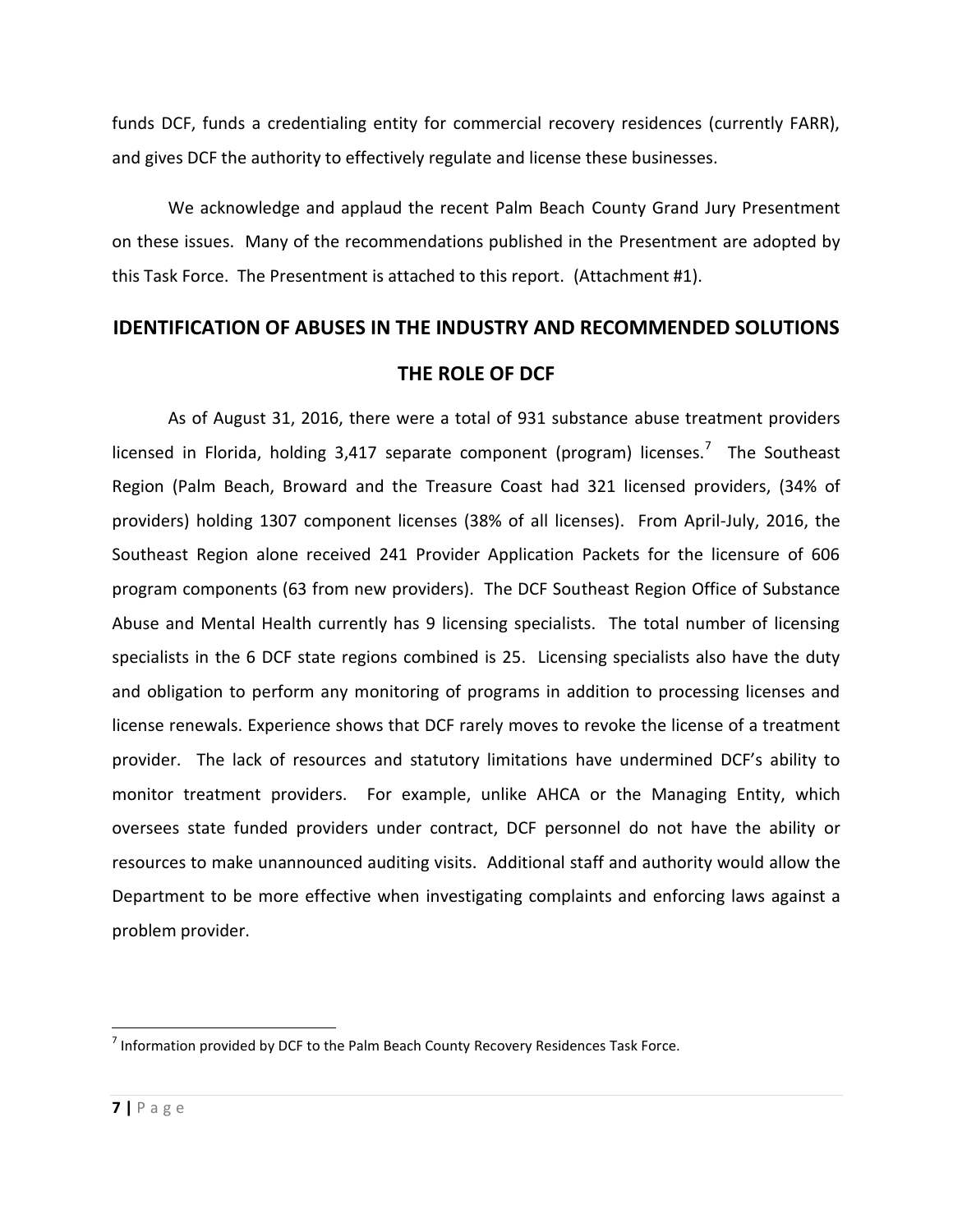- The Task Force recommends adoption of language as applied to AHCA in the Assisted Living Facilities Act<sup>8</sup>, making licenses for substance abuse treatment providers and recovery residences engaged in commerce with those providers a privilege, rather than a right, for purposes of licensure and enforcement of standards. As with AHCA, DCF should be given greater ability to monitor and effectively investigate complaints, as well as license. Chapter 397 should include provisions allowing DCF greater flexibility to deny or delay the issuance of licenses where there are concerns with compliance. For example, when a license is revoked or surrendered, a significant time period should be required before a provider may re-apply. Re-application should require greater scrutiny.
- Additionally, DCF should be given the ability to license commercial recovery residences engaged in commerce with treatment providers. Licensing should encompass more than just safety issues such as fire code compliance. DCF should have the ability to require significant protocols be followed, akin to those utilized by AHCA for the oversight of ALF and AFC licenses.
- Require DCF to develop standards, similar to the National Alliance of Recovery Residences (NARR) standards, which must be met by applicants prior to issuing a license to the commercial recovery residence.
- Marketing practices standards should be included in the requirements for all components of licenses. Standards should address advertising, internal and external admissions and call centers, staff training, minimum qualifications and compensation, referrals of patients the center cannot accept, and compliance with the Florida Patient Brokering Act.

<sup>8</sup> § 429.01(3), Fla. Stat. (2016).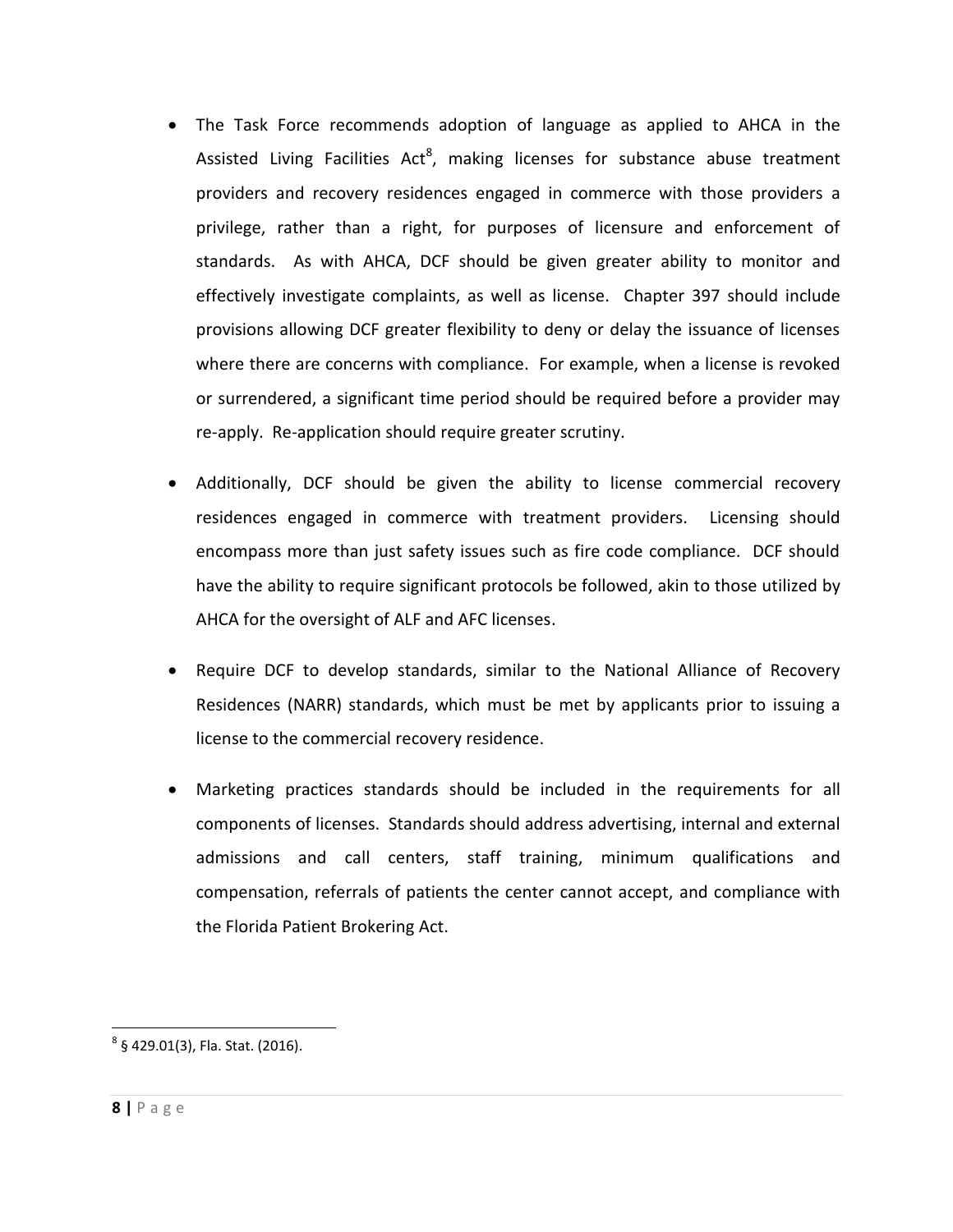Create and nationally advertise a hotline for DCF to investigate complaints against treatment providers and commercial recovery residences in Florida. A separate investigative division should be established to monitor compliance as well as marketing abuses.

At the present time, DCF funding is barely sufficient to process provider and component licenses. Increased funding is imperative. That funding can be made revenue neutral. Adequate funding for DCF can be achieved through an increase in fees for non-public licensed providers and commercial recovery residences. This includes reasonable fees for licensing, ongoing oversight of licensed components, including monitoring of compliance with housing standards and protocols, adequate investigative resources, and robust enforcement of standards, including license revocation. The industry can well afford increased fees sufficient to provide for adequate staffing. Staffing is needed not only for licensing and renewals, but regular auditing, investigation and legal staff to pursue license revocation, if appropriate. As a billiondollar industry, substance abuse treatment providers should be willing and easily able to absorb the level of scrutiny that will curb the abuses that are currently all too prevalent, and preventable. It is in their best interest to rid the State of those rogue operators who "body snatch" patients from legitimate providers and recovery residences.

- Expand the role of DCF to more effectively monitor and investigate abuses, including consumer complaints, in the substance abuse treatment and commercial recovery residence industries.
- Provide adequate revenue-neutral funding through reasonable increases in licensing fees and fees for service.

## **PATIENT BROKERING**

Due to the fact that most private patients are from out-of-state, treatment providers in Florida often refer them to recovery residences or accept referral from recovery residences to their treatment facilities. A common practice within the industry in Florida is for the treatment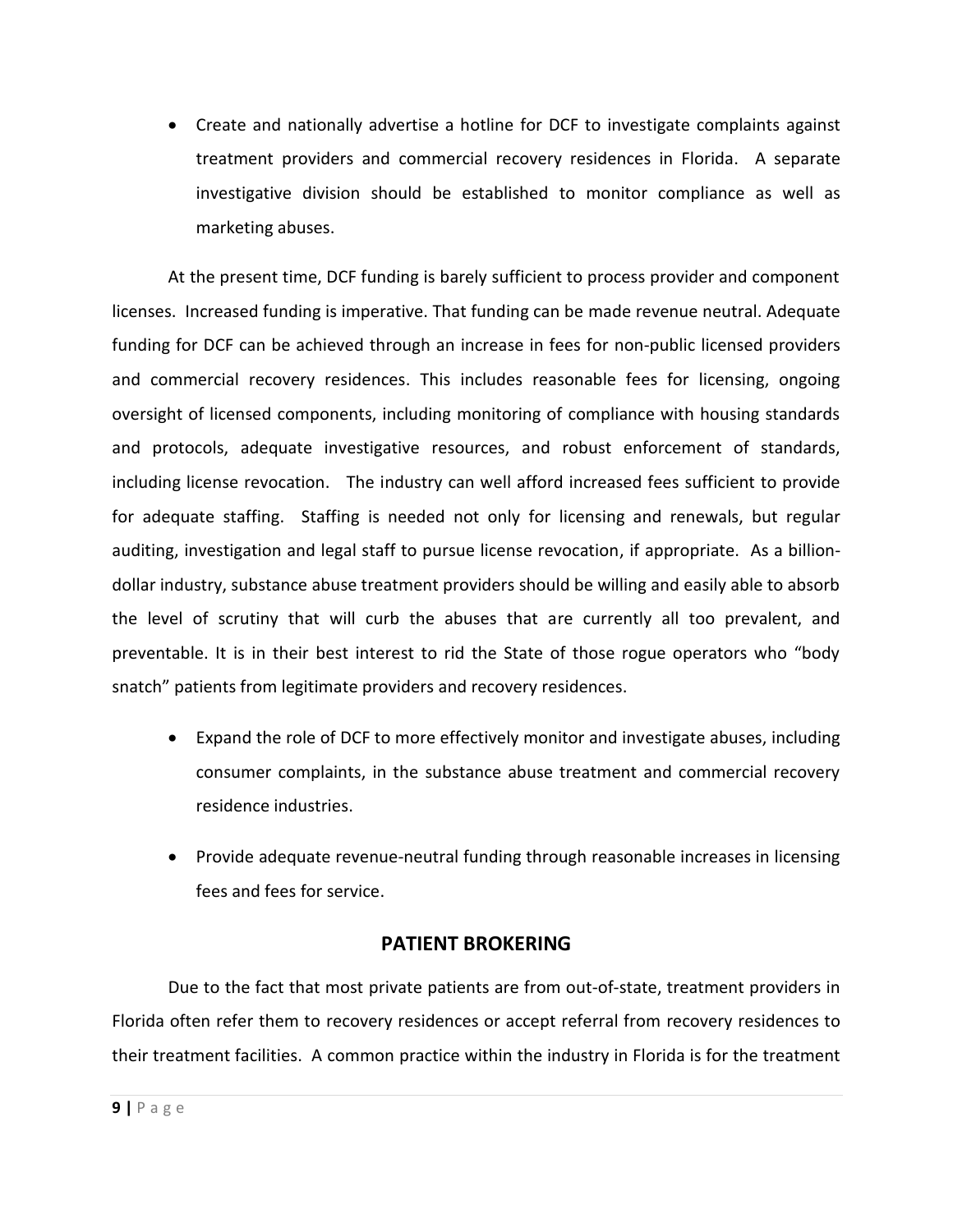provider to pay a weekly fee or kickback to the recovery residence, with the understanding that the recovery residence will allow the patient to live at the residence for free or at a greatly reduced rent while attending the provider's outpatient treatment program. This practice was developed, in part, to ensure that out-of-state patients have a local place to live after they step down from inpatient to outpatient treatment. Most out-of-state patients who are attending intensive outpatient treatment are not locally employed, and while some are able to pay rent, many do not have the means. Without a local, stable address, it would be difficult, if not impossible, for a provider to treat the patient. This creates economic pressure for the provider to find a way to house the patient locally. Brokering, by providing kickbacks to the recovery residence in exchange for the delivery of a patient, is commonplace. Some treatment providers and recovery residences offer incentives such as gym memberships, scooters, weekly massages, chiropractic services, cigarettes, clothes, gift cards and more. Brokers known as "body snatchers" will approach an individual with an SUD and convince them to move to another recovery residence or treatment provider that offers "better stuff."

As a result of patient brokering, there exists an economic incentive for both the patient and the provider to recycle through treatment. Often insurers are required to cover each relapse as a separate event (analogous to breaking a leg one week, and an arm the next). Therefore, a relapse is an event that triggers the cycle of coverage anew. For example, if a patient's benefits expire after inpatient treatment, followed by 8 weeks of outpatient treatment, a new series of benefits are triggered upon relapse, resulting in the patient being eligible for additional treatment, its level and length dependent upon the policy terms. As a result, there is an economic incentive for bad actors in the industry to encourage relapse. It is not uncommon for a person to be in this cycle of treatment/relapse for years. All too often, this cycle ends in overdose and death.

Regulating the type of residence that houses vulnerable persons undergoing intensive outpatient treatment, where there is an economic nexus between provider and residence, does not violate the rights of the patients under the ADA or FHA, any more than does AHCA licensing and regulating housing of disabled and elderly residents at an AFC. The purpose is to protect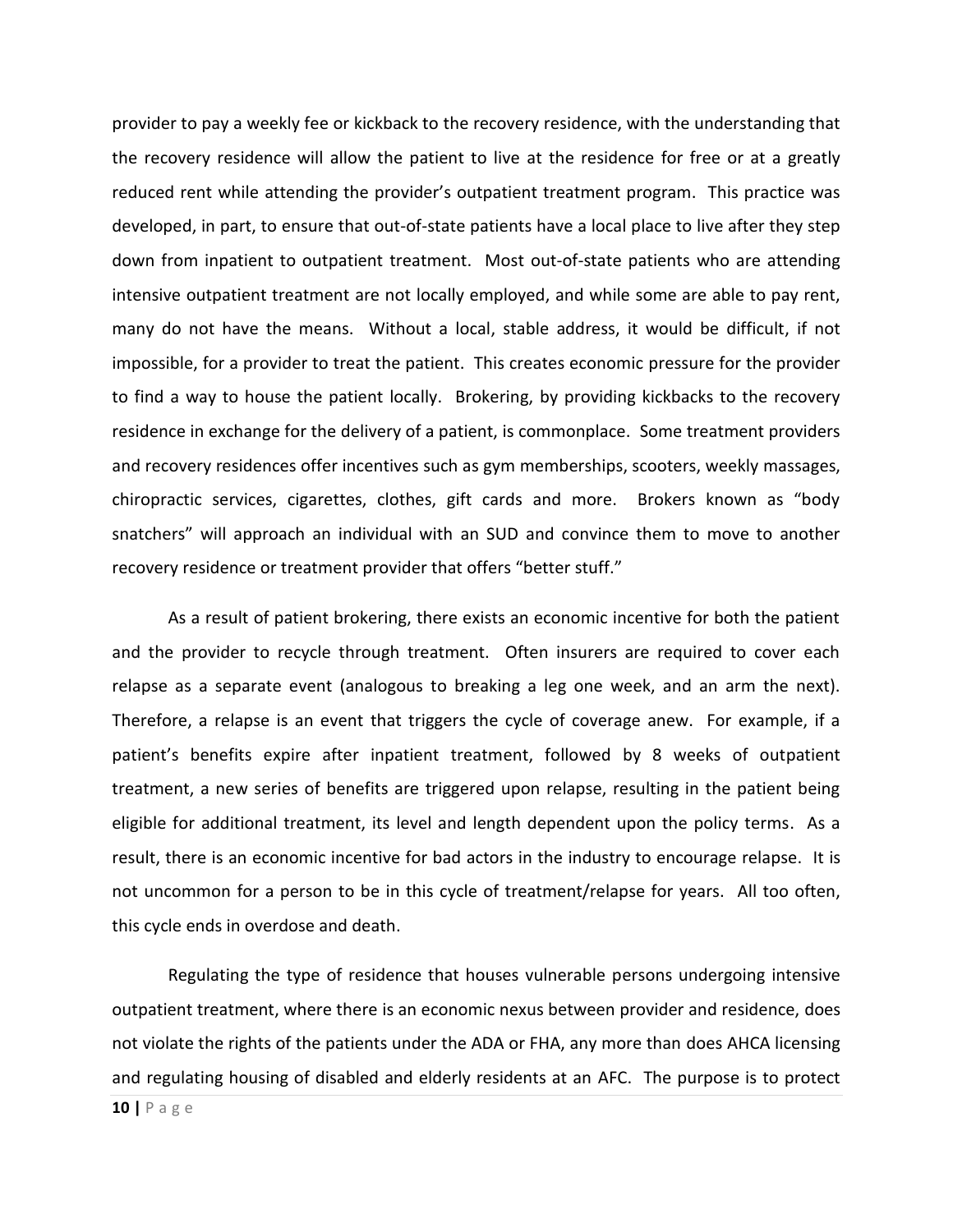disabled persons from being exploited or abused. The purpose is to ensure that patients are living in a safe environment that encourages recovery. Any residence that does not have an economic connection to a treatment provider would not be subject to DCF licensing requirements or be required to be FARR certified. It is the economic connection and protection of patients that enables oversight.<sup>9</sup>

Right now, it is a violation of the patient brokering statute to offer or pay any commission, bonus, rebate, kickback, or bribe, "directly or indirectly," in cash or in kind, or engage in any split-fee arrangement, "in any form whatsoever," to induce the referral of patients or patronage to or from a health care provider. § 817.505(1)(a), Fla. Stat. (2016). It is also a violation to solicit or receive the benefits described above (1) "in return for referring patients or patronage to or from a health care provider" or (2) "in return for the acceptance or acknowledgment of treatment from a health care provider." § 817.505(1)(b)-(c), Fla. Stat. The model upon which the industry currently rests is illegal. Artifices such as "case management agreements," "bona fide employee" and marketing agreements are generally transparent attempts to evade prosecution. A kickback is a kickback.

If the Legislature chooses to recognize the reality that out-of-state private pay and insured patients require housing while attending intensive outpatient levels of care, and that it is in the public interest that treatment providers be allowed to subsidize that housing without being in violation of the patient brokering statute, then there must be mandatory, effective, meaningful oversight and control over the housing component.

• The problem is so pressing and the ramifications of failure so severe, that the Task Force recommends meaningful DCF oversight and enforcement as well as mandatory credentialing (currently FARR certification) for any commercial recovery residence that is allowed to receive a subsidy, directly or indirectly, from the

<sup>&</sup>lt;sup>9</sup> See Attachment #3, legal memo by Terrell Pyburn, City Attorney, Coconut Creek.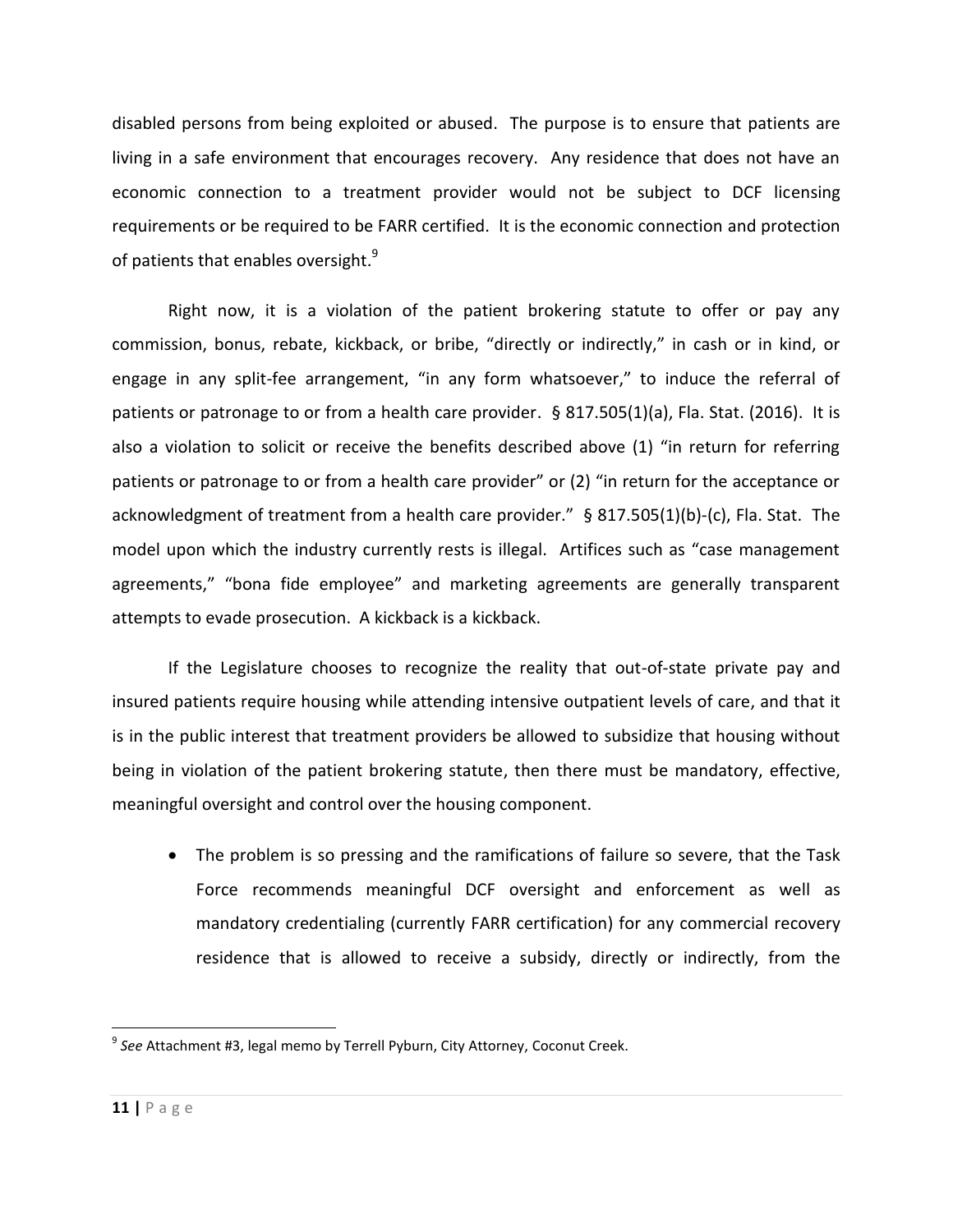treatment provider in exchange for referrals to, or from, that provider, or otherwise contracts in any way with a provider.

- The Task Force also recommends that the Legislature adopt changes to  $\S$ 397.407(11). (Attachment #2). Specifically, a licensed service provider should not be allowed to refer a "prospective, current or discharged patient to, or accept a referral from" a recovery residence unless the recovery residence is certified and actively managed by a certified recovery residence administrator.
- Commercial recovery residences that contract with a service provider, directly or indirectly, need to be licensed and monitored by DCF and be required to maintain identifiable standards, such as those required by AHCA licensed residences, or to maintain standards similar to those required under the National Alliance of Recovery Residences (NARR) platform.
- To avoid the "institutionalization" of patients in recovery, restrict the licensure category for IOP or Day/Night treatment from providing free or subsidized housing to a patient beyond 90 days within one calendar year.
- With regard to the Patient Brokering Statute<sup>10</sup> (Attachment #4), add the word "benefit" to the prohibited items solicited or received in return for patient referrals. In addition, enhanced penalties for multiple brokering offenses are needed, along with significant fines to deter this course of conduct.
- The commercial recovery residence credentialing entity must be adequately funded through increased certification fees and fees for service.

 $^{10}$  § 817.505, Fla. Stat. (2016).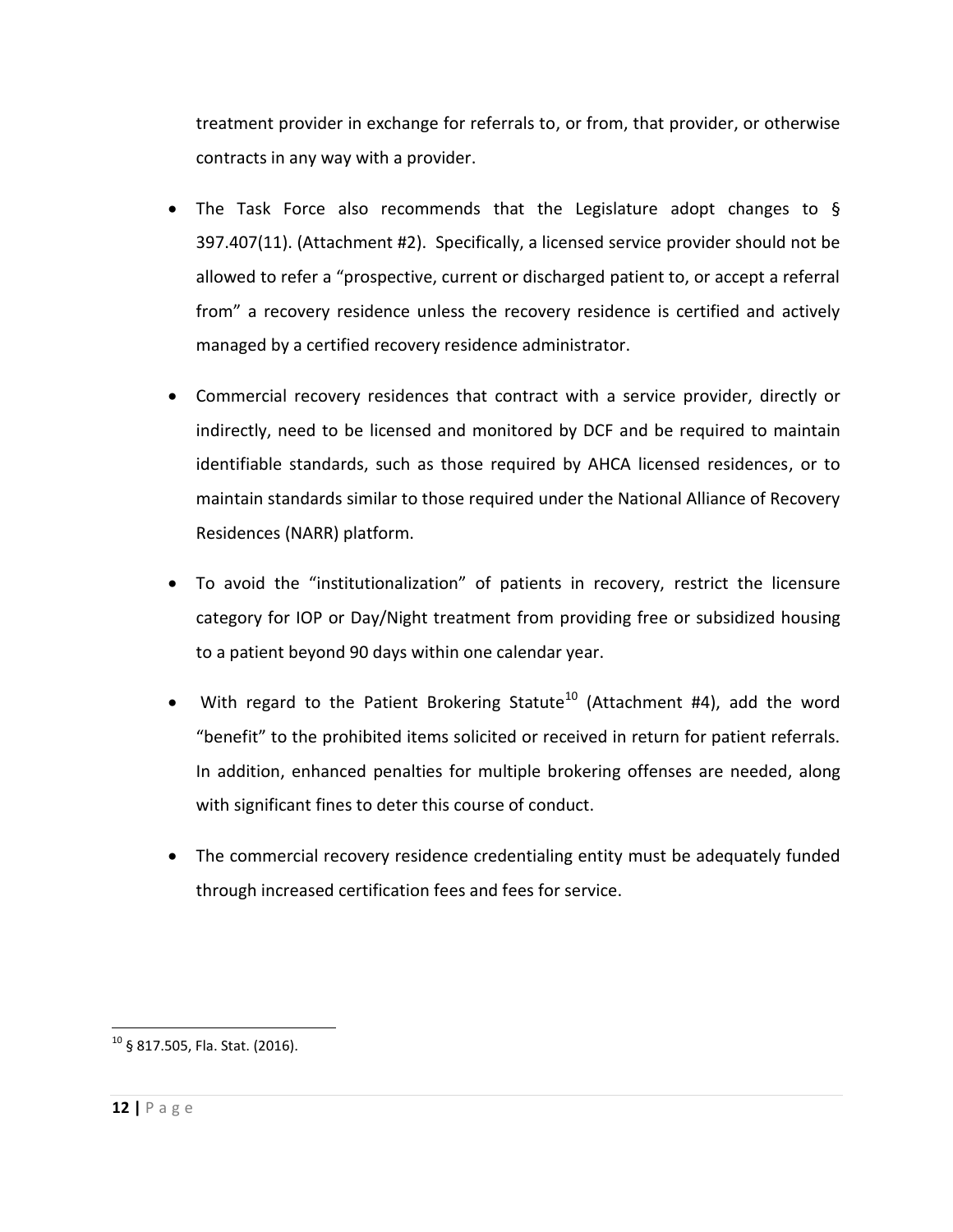#### **MARKETING**

Currently, there are no provisions in Chapter 397 to control unethical marketing practices that prey on distressed families or individuals in crisis seeking treatment. There are no educational, vocational, licensing or certification requirements for admissions personnel, marketers or advocates in the industry. Patients and their families are routinely misled, misdirected and misdiagnosed by unqualified individuals motivated by profit. The State of Florida licenses haircutters. We must do better in protecting disabled people with substance use disorders.

- A marketer or admissions employee directing patients to specific treatment programs should be required to have certain minimum education and/or certification qualifications and should be prohibited from diagnosing and/or recommending specific levels of care without the appropriate license or certification.
- A marketing entity referring patients to Florida should be required to have a registered agent in the State for service of process.
- The Legislature should enact § 397.55 "Prohibition of Unethical Marketing Practices" (Attachment #5), an ethical marketing statute that would be useful to clarify standards in the industry. This would include appropriate disclaimers.

Certain predatory marketing practices involve fraudulent misrepresentation at a time when potential patients and their loved ones are in crisis and most vulnerable. Marketers who knowingly and willfully make materially false statements, whether in advertising or by direct communication, with current or potential patients, should be held criminally accountable. False statements of material fact may include misleading representation about the "identity, products, goods, services, or geographical location" of a service provider or recovery residence by the marketer or marketing entity.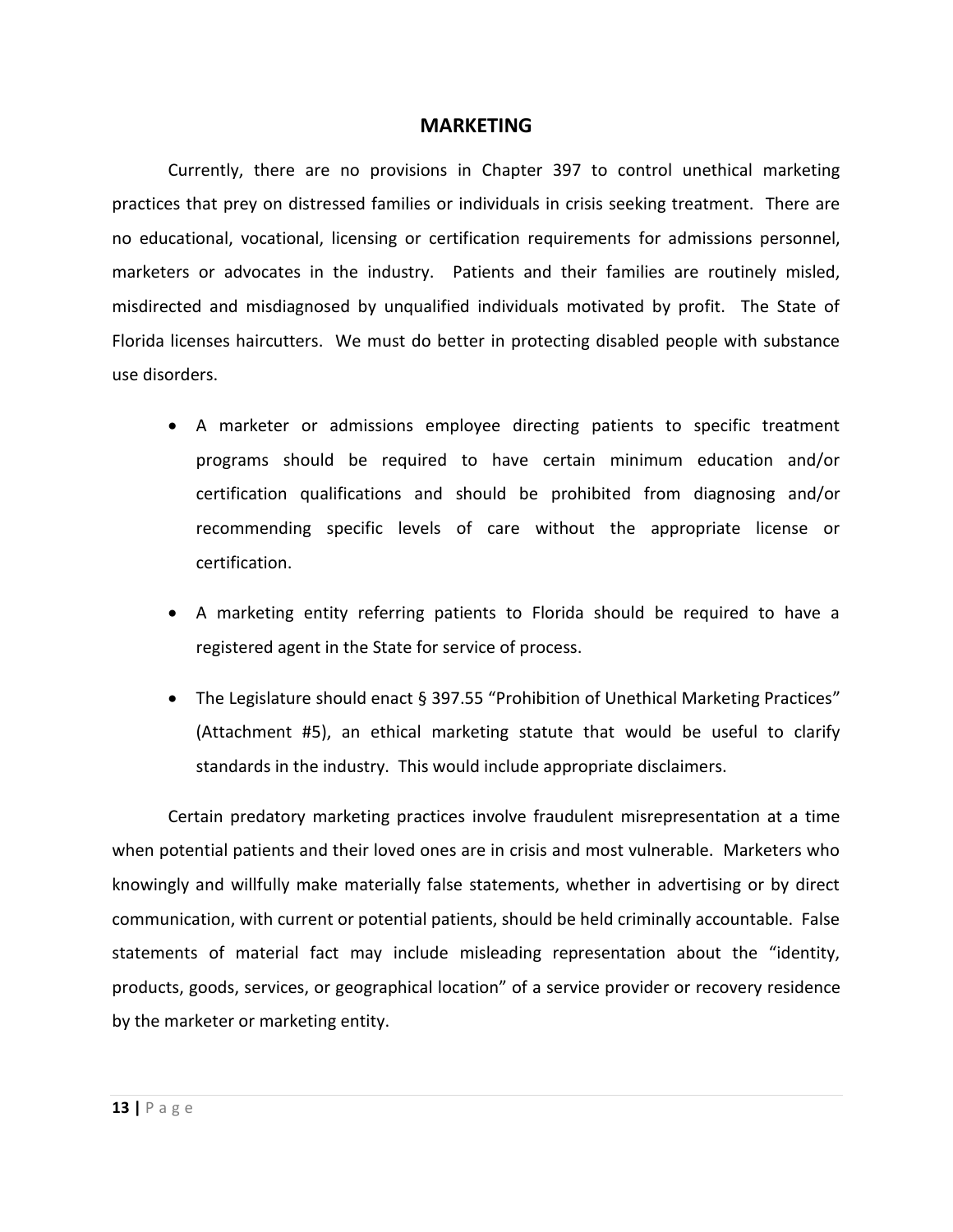The Legislature should enact § 817.0345; "Prohibition of Fraudulent Marketing Practices" (Attachment #6) to criminalize and deter the most serious marketing abuses involving fraudulent representations.

## **ATTORNEY GENERAL OFFICE OF STATEWIDE PROSECUTION: JURISDICTION**

The Office of Statewide Prosecution has jurisdiction over certain crimes when they are committed in multiple circuits. The crimes are set out in statute. Currently, patient brokering is not specifically enumerated. It would enhance law enforcement efforts to combat unlawful patient brokering by providing jurisdiction to the Attorney General in those cases that cross circuit lines.

- The Legislature should amend § 16.56 (Attachment #7) to include patient brokering as a specific offense, enabling the Attorney General to investigate and prosecute this crime.
- The Legislature should amend § 895.02 (Attachment #8) to add patient brokering to the predicate offenses constituting "racketeering activity" enabling the Attorney General to investigate and prosecute criminal enterprises that commit these crimes in one or more circuits.

## **IMPEDIMENTS TO EFFECTIVE PROSECUTION: RECOMMENDATIONS**

Criminal cases in Florida are investigated by law enforcement and submitted to the state attorney for the filing of criminal charges. The privacy protections afforded by both federal and state law for the protection of persons being treated for behavioral health conditions significantly impacts the ability of law enforcement to effectively investigate in these areas. For example, an officer is at risk of violating privacy laws by walking up to a known recovery residence and asking routine questions of the residents such as whether and where they receive treatment.

**14 |** P a g e Commencing an undercover operation of a treatment provider or recovery residence requires prior court approval. This is known as a "Title 42" order. It is time consuming and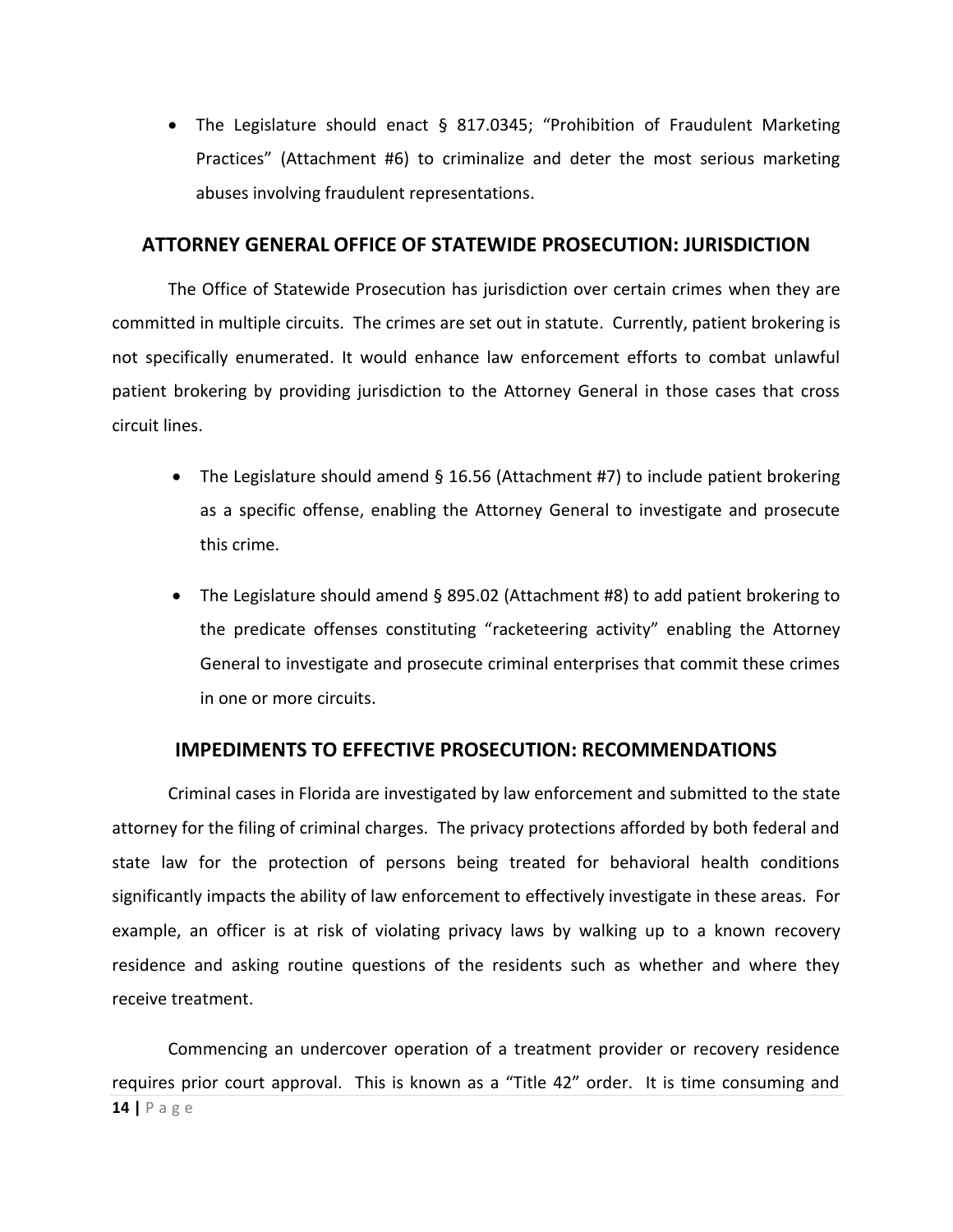costly. The patient notification requirements under State law are unclear as to when such notification is required. As a result, one Palm Beach County Circuit Judge refused to sign a requested "Title 42" preliminary order without prior notification to all patients, who were unknown at the time. The average law enforcement agency simply does not have the resources to develop these kinds of extensive investigations within their jurisdictions.

Most criminal investigations are initiated by a complaint; a car is stolen, a person is battered, etc. But the abuses in the drug treatment industry, particularly patient brokering, are not likely to come to light through a person with direct knowledge of these illegal practices. Patients, providers and recovery residence operators are all complicit in patient brokering. For example, there is no incentive for a patient who is benefiting from the arrangement to come forward and initiate a complaint. Therefore, the privacy issue is compounded by the lack of direct complaints and cooperation by this vulnerable class.

- The Task Force recognizes that there are impediments to prosecution that are based on federal law. The difficulties and expense of effective investigation into the abuses of the treatment industry underscore the need for better oversight of providers and recovery residences. There is a legislative cure for the inconsistency between federal and state law regarding adequate notice to the patient. § 397.501 Rights of Individuals (Attachment #9) should be amended to follow the criteria for the issuance of a preliminary court order by specifically adopting by reference the language found in 42 C.F.R. § 2.66(b).
- In order to enhance law enforcement's ability to investigate abuses within the industry, the Legislature should consider additional state funding for law enforcement training in the areas of patient brokering, marketing and healthcare fraud in the substance abuse treatment industry. Training is necessary to enable smaller agencies and counties/circuits throughout Florida to be able to take on these complex investigations.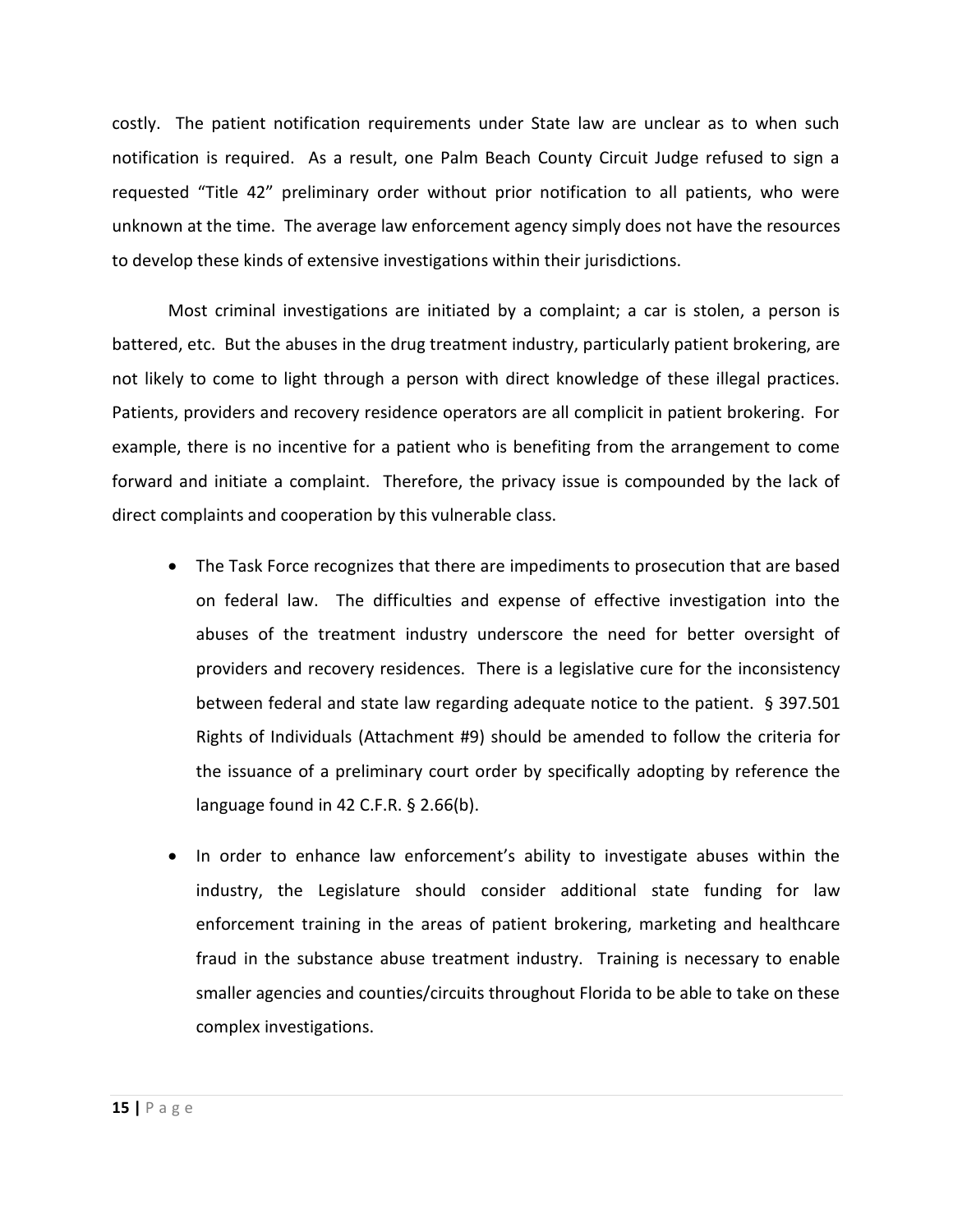#### **STANDARD OF CARE/MEDICAL NECESSITY**

Potential abuse has expanded to include confirmatory and quantitative drug testing, DNA, genetic testing, pathology, and any diagnostic test that a physician is privileged to order, including up-coded office visits. A point of care (POC) urinalysis test kit is readily available over the counter and costs a few dollars. Confirmatory testing at a laboratory involves sophisticated instruments, often tests for specific and collateral drugs (panels) and routinely results in billings of thousands of dollars per sample. In many cases confirmatory testing is ordered by treatment providers multiple times per week. Medical doctors sign off on such testing as medically necessary and, in many cases, major insurance carriers are compelled to pay claims for laboratory testing without prior authorization based on "access to care" requirements found in federal law. In other words, laboratory testing as a complement to clinical care may be routinely billed for without legitimate proof of medical necessity. This is one of the engines that currently run the industry.

While insurance companies generally pay a percentage of the billed amount, it is not unusual for unscrupulous treatment providers to bill tens or hundreds of thousands of dollars in insurance claims for confirmatory and quantitative UA and other laboratory testing for an individual patient over the course of treatment. In many instances, confirmatory test results are never reviewed by the ordering physician. In addition, unscrupulous providers will submit falsely labeled samples purportedly given by active patients. Frequently, a business nexus exists between the owners of treatment programs, recovery residences and drug testing laboratories.

Currently, there is little communication between stakeholders in the areas of medical necessity, insurance fraud and appropriate standards of care. While the market may correct itself to some degree, it is counterproductive if the market over-corrects and persons with substance use disorders are not properly covered and treated. Inadequate treatment will invariably lead to more overdoses, and more deaths.

• The issue of billing for unnecessary treatment that is fraudulent on its face, including urinalysis or other laboratory testing, is covered under current fraud statutes. As a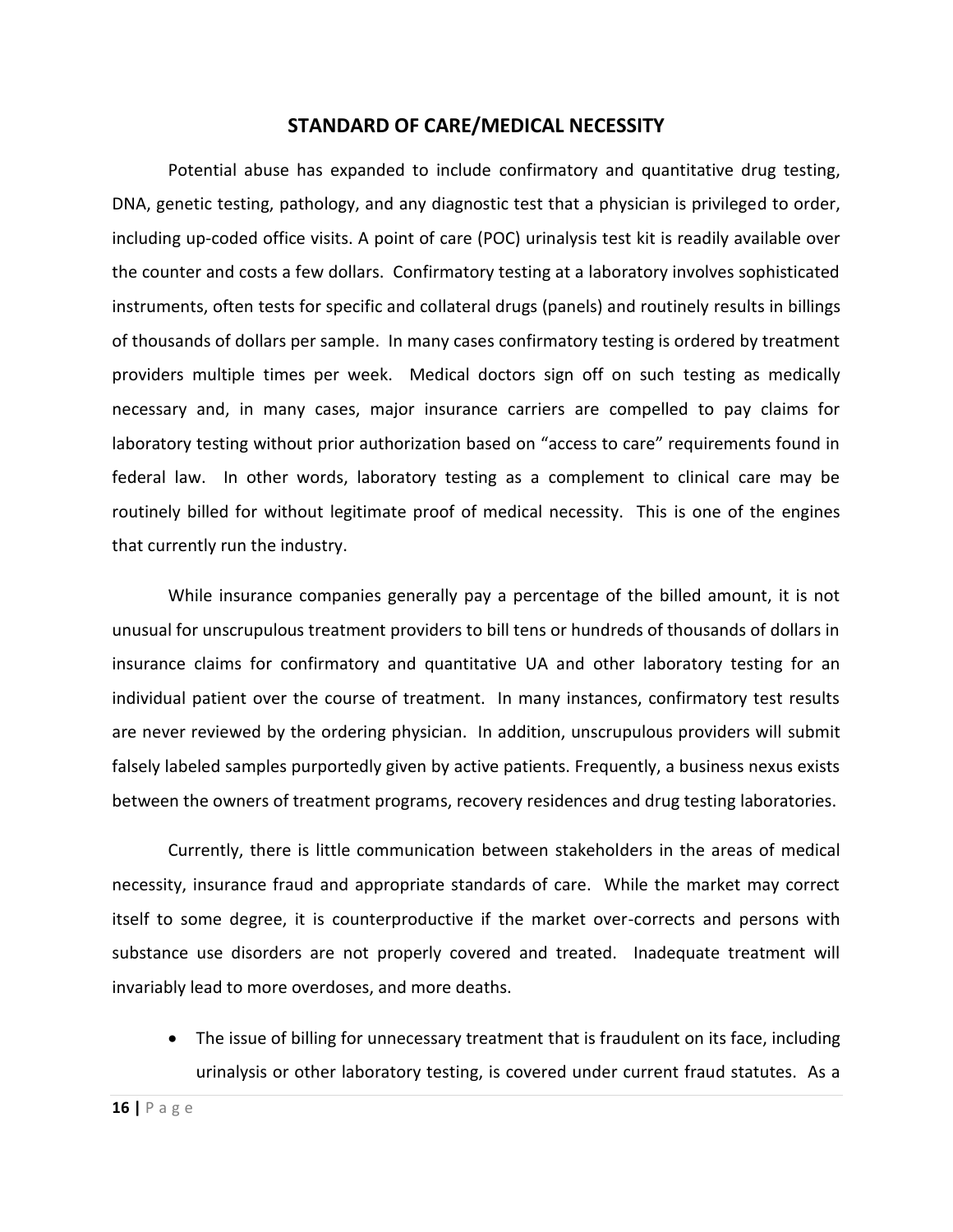further deterrent for those bad actors who knowingly and intentionally defraud private payers or insurance companies, the Legislature should consider enhanced penalties based on significant dollar amount thresholds; over \$100,000, \$500,000, \$1,000,000.

 The standard of care involved in substance abuse treatment is not easily defined or universally accepted. The Task Force will continue to study the issue and report any findings or recommendations to the Legislature.

To facilitate communication between industry and government stakeholders, the Task Force recommends that the Legislature create an ongoing statewide government/private sector panel to examine standard-of-care abuses in the industry, pool resources and share information. The panel should include the Attorney General, Florida Department of Financial Services-Fraud Division (DFS), Department of Business and Professional Regulation, DOH, AHCA, representatives from the insurance industry doing business in Florida, Florida Alcohol and Drug Abuse Association (FADAA), DCF, FARR, medical doctors and inpatient and outpatient treatment providers, among other potential stake-holders. This panel would be tasked with identifying areas of abuse and coordinating efforts within the private industry and government agencies to curb those abuses as well as recommending appropriate action by the Legislature and executive branches.

#### **RECOGNIZING THE NEED FOR ANCILLARY SERVICES AT RECOVERY RESIDENCES**

A great deal of discussion among Task Force members has revolved around whether or not persons recovering from addiction who are actively being treated either in day/night or intensive outpatient programs require ancillary services at their residence as part of the continuum of care. The debate does not include substance abuse treatment, which is not recognized as a function of the residence. Ancillary services could include assistance with transportation, obtaining government benefits, obtaining a job, a driver's license, life skills training, and overall support of a sober environment. The Task Force will continue to study this issue and will report its findings to the Legislature.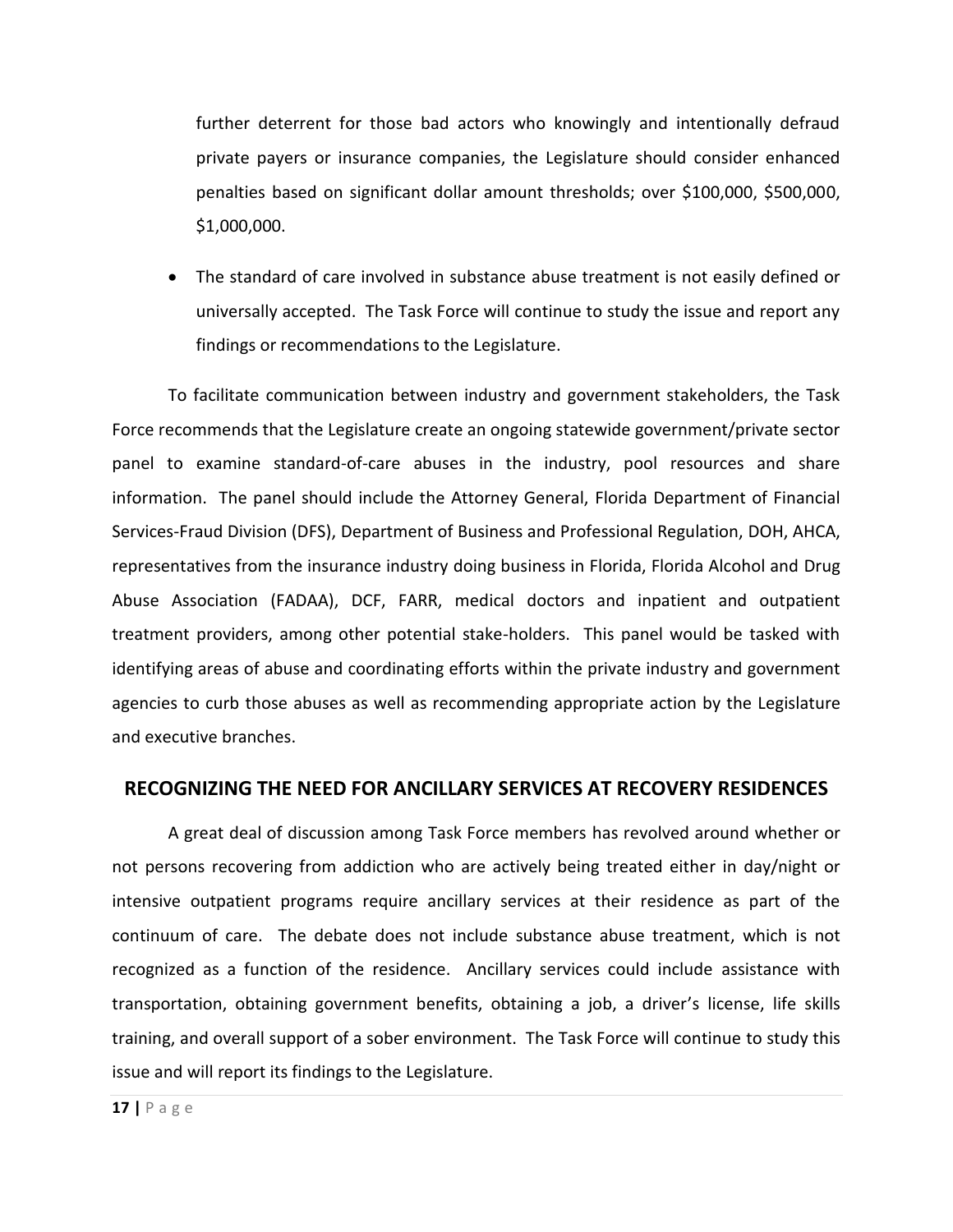## **ALTERNATIVES TO DCF LICENSING OF RECOVERY RESIDENCES: AHCA**

As an alternative agency to DCF, and in addition to mandatory FARR certification for patient housing connected by commerce to treatment providers, there is an argument to be made that AHCA should license commercial recovery residences with patients engaged in active intensive treatment. This type of license would be similar to a license for an Adult Family Care Home (AFC).

At the very least, AHCA licensure may be considered if a recovery residence supervises one or more residents who receive medication assisted treatment (MAT). Under such circumstances, the Recovery Residence appears to meet the definition of an ALF, which already requires licensure by AHCA. $^{11}$ 

The reasoning behind mandatory licensure for ALFs equally applies to Recovery Residences. The purpose of the Assisted Living Facilities Act "is to promote the availability of appropriate service for . . . adults with disabilities in the least restrictive and most homelike environment, to encourage the development of facilities that promote dignity, individuality, privacy, and decision making ability of such persons, to provide for the health, safety, and welfare of residents . . ., to promote continued improvement of such facilities, to encourage the development of innovative and affordable facilities particularly for persons with low to moderate incomes, to ensure that all agencies of the state cooperate in the protection of such

 $\overline{a}$ 

<sup>&</sup>lt;sup>11</sup> "Assisted living facility" means any building  $\dots$  which undertakes through its ownership or management to provide housing, meals, and one or more personal services for a period exceeding 24 hours to one or more adults who are not relatives of the owner or administrator." § 429.02(5), Fla. Stat. (2016). "Personal services" means . . . supervision of the activities of daily living and the self-administration of medication and other similar services . . ." § 429.02(17), Fla. Stat. (2016). "Supervision" means reminding residents to engage in activities of daily living and the self-administration of medication, and, when necessary, observing or providing verbal cuing to residents while they perform these activities." § 429.02(24), Fla. Stat. (2015). "Activities of daily living" means functions and tasks for self care . . ." § 429.02(1), Fla. Stat. (2015).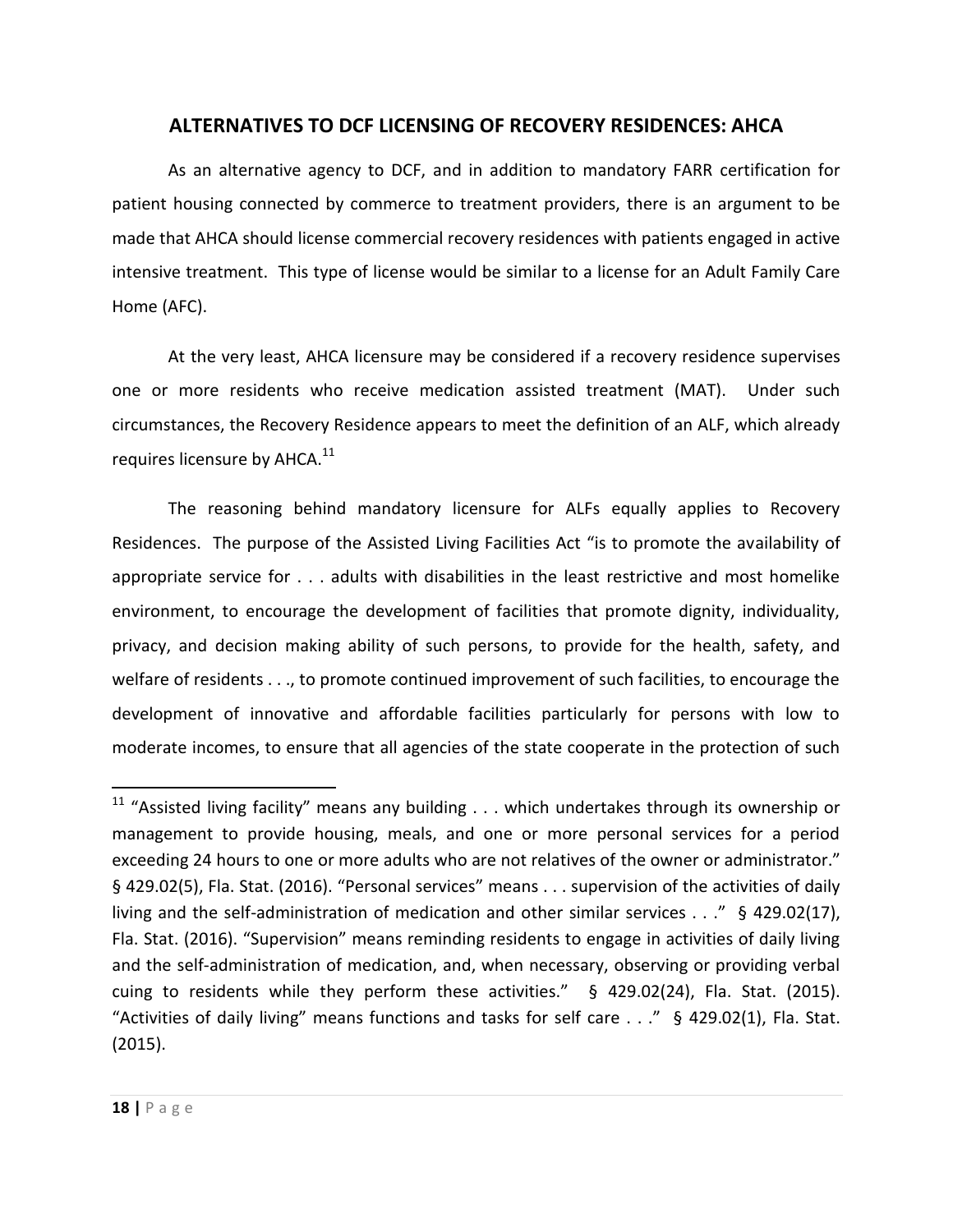residents, and to ensure that needed economic , social, mental health, health, and leisure services are made available to residents . . . through the efforts of [AHCA] [DCF], [DOH], assisted living facilities, and other community agencies." § 429.01(2), Fla. Stat. (2014).

#### **CONCLUSION**

The addiction treatment industry in Florida has a long history of providing quality care and effective treatment. There is a recent trend by unethical providers, however, to exploit the patients they serve and to use the lack of effective oversight to promote patient brokering, excessive billing of services, and inappropriate patient care. This report is written to address systemic problems in the system, created by some, and it should not be assumed these abuses are practiced by all providers.

Many individuals, both Floridians and patients from out of state, find long-term recovery as a result of their engagement in substance abuse treatment. While there are many reputable treatment providers who have a long history of delivering quality care, the reputation of the industry has been negatively affected, and the well-being of patients jeopardized, by a number of providers who have used their license to provide treatment as a means to deliver inadequate care, put patients at risk, use unethical marketing and brokering practices, and practice fraud. This proliferation of fraud and abuse within the substance abuse treatment and recovery residence industries requires immediate attention by the Legislature. Currently, there is very little oversight of providers and no oversight of most recovery residences. Creating a vibrant, adequately funded system of oversight through either DCF or AHCA is crucial. The funding can and should be acquired through increased licensing fees and fees for service, which would make the enhancement revenue neutral. In addition, recovery residences engaged in commerce with treatment providers need to be certified and managed by a certified recovery residence administrator.

Certain law enforcement measures will be helpful to both deter criminality and assist law enforcement in its investigation of patient brokering. The Legislature needs to address abuses in marketing by criminalizing material misrepresentations. Referrals to and from